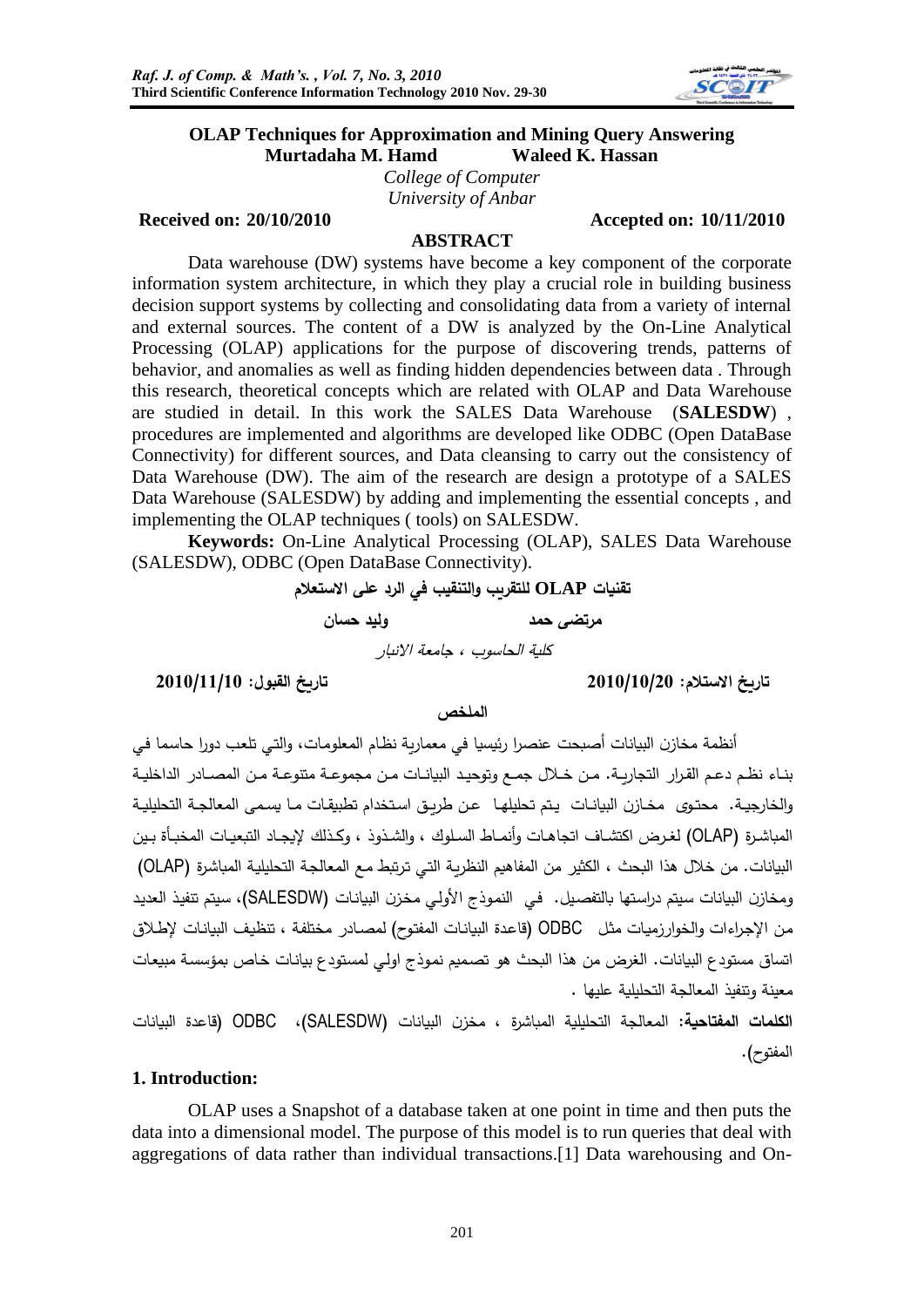

Line Analytical Processing (OLAP) are essential elements of decision support, which has increasingly become a focus of the database industry. Many commercial products and services are now available, and all of the principal database management system vendors now have offerings in these areas. Decision support places some rather different requirements on database technology compared to traditional On-Line Transaction Processing (OLTP) applications. [2] OLAP tools allow users to make ad hoc queries or generate canned queries against the warehouse database. The OLAP category has been divided further into the multidimensional OLAP (MOLAP) and relational OLAP (ROLAP) markets.[3]

## **2 .Literature Survey:**

## ➢ **Dimitris Papadias, Panos Kalnis, Jun Zhang and Yufei Tao. Proposed in 2001, "Efficient OLAP Operations in Spatial Data Warehouses ".**

They deal with the problem of providing OLAP operations in spatial data warehouses. Such warehouses should support spatial dimensions, i.e. allow the user to execute aggregation queries in groups, based on the position of objects in space. Although there exists well-known pre-aggregation techniques for non-spatial warehouses, which aim to speed up such queries. They presented an example of a traffic supervision system; other applications include decision support systems for cellular networks, weather forecasting, etc. [4]

## ➢ **Yufei Tao, Xiaokui Xiao proposed in 2008 "Efficient Temporal Counting with Bounded Error ".**

Temporal aggregation is an important operator for two reasons. First, aggregates are the direct target of analysis in a large number of applications of temporal databases. Second, the numbers of objects qualifying various range predicates are essential inputs to many sophisticated data mining tasks, such as association rule mining, decision tree learning, etc. motivated by the fact that precise aggregation demands expensive space or query overhead. They propose a novel technique for efficiently computing approximate results with good quality guarantees. [5]

## **3. Data Warehouse:**

A data warehouse is a relational database that is designed for query and analysis rather than for transaction processing. It usually contains historical data derived from transaction data, but it can include data from other sources. In addition to a relational database, a data warehouse environment can include an Extraction, Transportation, Transformation, and Loading (ETL) solution, Online Analytical Processing (OLAP) and Data Mining capabilities, Client Analysis Tools , and other applications that manage the process of gathering data and delivering it to business users . A common way of introducing data warehousing is to refer to the characteristics of a data warehouse as set forth by William Inmon: [6]

## Subject Oriented**.[6]**

Data warehouses are designed to help you analyze data. For example, to learn more about your company's sales data, you can build a data warehouse that concentrates on sales. Using this data warehouse, you can answer questions such as "Who was our best customer for this item last year?" .

## Integrated**.[6]**

Integration is the most important. Data is fed from multiple disparate sources into the data warehouse. As the data is fed , it is converted, reformatted, resequenced, summarized, and so forth. The result is that data once it resides in the data warehouse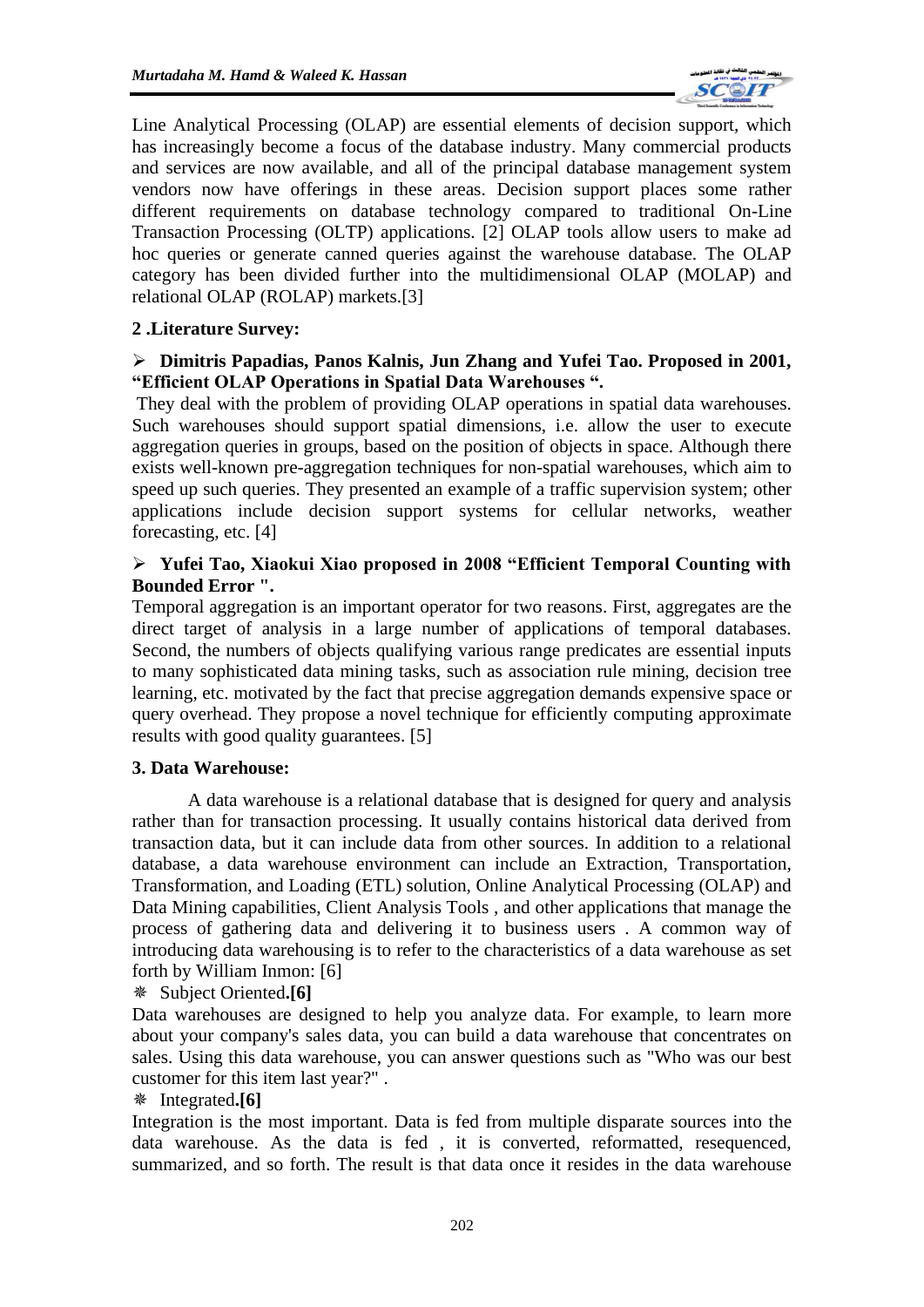

has a single physical corporate image . Figure -1 illustrates the integration that occurs when data passes from the application-oriented operational environment to the data warehouse.



**Figure -1The issue of integration**

# Nonvolatile**.[6]**

Nonvolatile means that, once entered into the data warehouse, data should not change. This is logical because the purpose of a data warehouse is to enable you to analyze what has occurred.

## Time Variant **.[6]**

A data warehouse's focus on change over time is what is meant by the term time variant. In order to discover trends in business, analysts need large amounts of data.

# **4.OLAP :**

Data warehouses and OLAP are necessary elements of Decision Support Systems (DSSs). They enable business decision makers to creatively approach, analyze and understand business problems. While data warehouses are built to store very large amounts of integrated data used to assist the decision-making process, the concept of OLAP, which is first formulated in 1993 by [7] to enable business decision makers to work with data warehouses, supports dynamic synthesis, analysis, and consolidation of large volumes of multidimensional data. Two of the most important ways to pursue high performance and usability of Data Cube computation are: [8]

a) Speeding Up , b) Reducing Storage Space.

# **OLAP Guidelines: [1, 10]**

Multidimensionality is at the core of a number of OLAP systems (database and front-end tools) available today. Dr. E. F. Codd, the "father" of the relational model, has formulated a list of guidelines and requirements as the basis for selecting OLAP systems:

**1- Basic Features** (Multidimensional Conceptual View, Intuitive Data Manipulation , Accessibility , Batch Extraction versus Interpretive Extraction , OLAP Analysis Models , Client / server architecture , Client / server architecture , Transparency , Multi-user support ) .

**2- Special Features** (Treatment of Nonnormalized Data , Store OLAP Results ,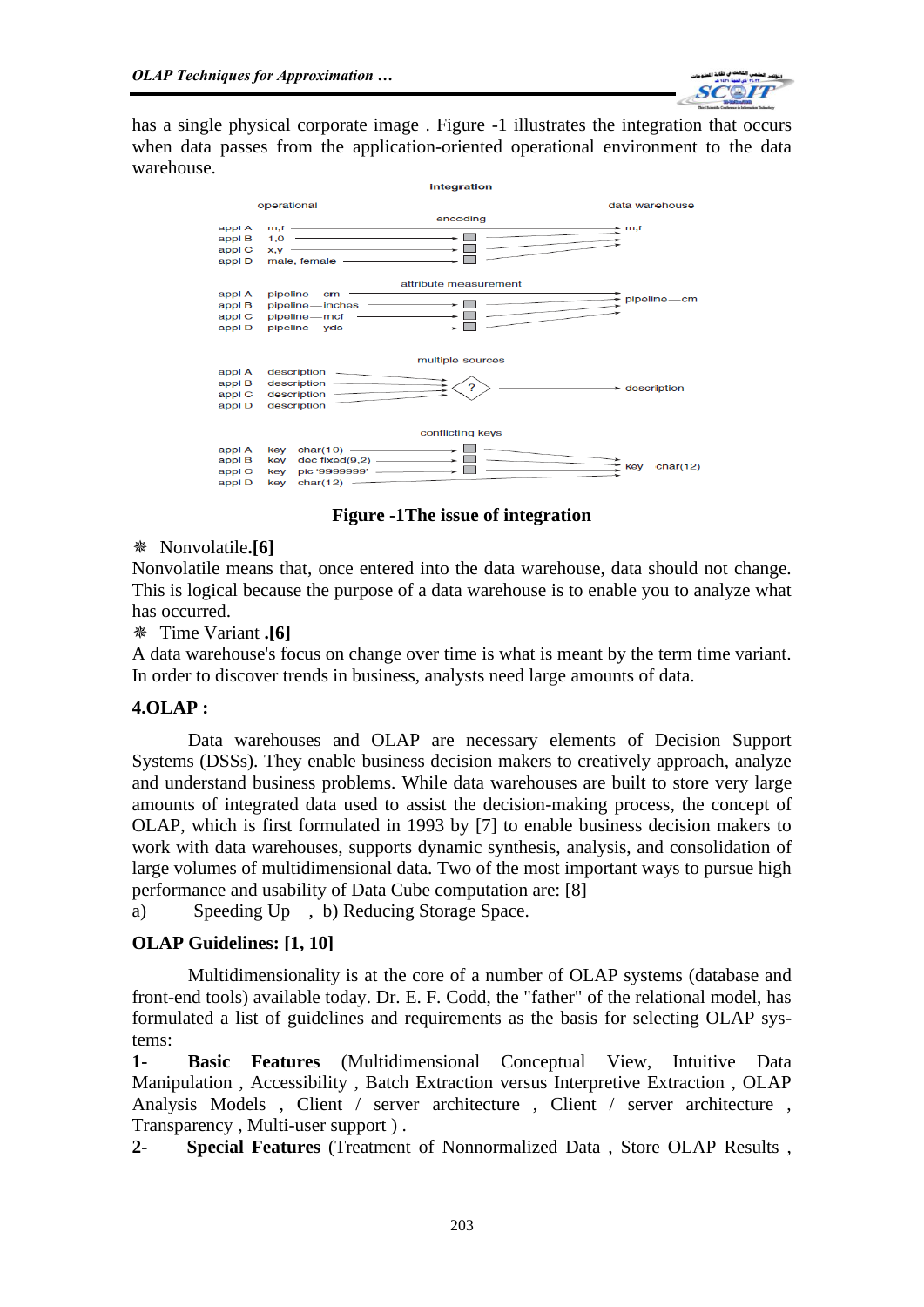

Treatment of Missing Values ).

# **3- Reporting Features** (Flexible Reporting , Uniform Reporting Performance )

## **Categorization of OLAP [1]**

## **ROLAP (Relational OLAP):**

This type uses relational databases (RDMS) to store the data, sometimes by using a star schema or snowflake schema. ROLAP tools present sophisticated SQL and navigational methods on top of traditional relational databases. Relational OLAP tools present scalable, manageable technologies for very large data. ROLAP databases can easily handle dimensions with high cardinality. [9] Figure -2 shows the architecture of the ROLAP model. What you see is three-tier architecture.



**Figure-2 the architecture of the ROLAP**

## **Advantages: [10]**

**o** It can handle large amounts of data.

**o** It can leverage functionalities inherent in the relational database.

## **Disadvantage : [10]**

**o** Performance can be slow because each ROLAP report is essentially a SQL query (or multiple SQL queries) in the relational database.

**o** It is limited by SQL functionalities because ROLAP technology mainly relies on generating SQL statements to query the relational database, and SQL statements do not fit all needs .

## **MOLAP (Multidimensional OLAP):**

In the MOLAP, data is extracted from the data warehouse and aggregated into a data structure, commonly referred to as a cube, for analysis.[11]Uses a specialized data store with preaggregated summaries to store the data. The MOLAP data store is built specifically to handle multidimensional queries and offers fast, efficient, and manageable access to multidimensional data.[9] Figure -3 shows the architecture of the MOLAP model.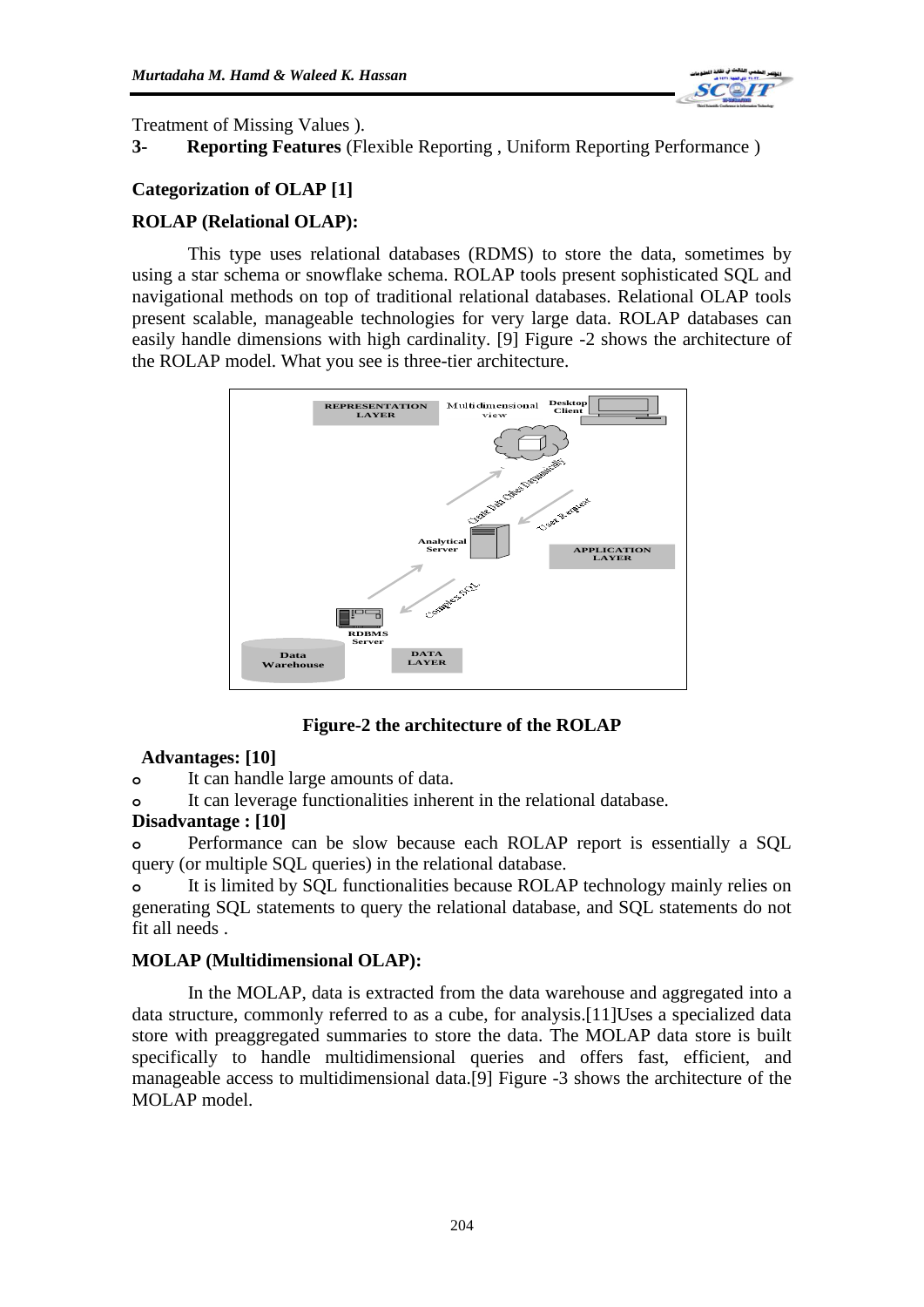



# **Figure-3 architecture of the MOLAP model**

## **Advantages: [10]**

**o** It has excellent performance: A MOLAP cube is built for fast data retrieval, and is optimal for slicing and dicing operations.

**o** It can perform complex calculations.

## **Disadvantage [10]**

**o** Limited in the amount of data it can handle because all calculations are performed when the cube is built

**o** It requires additional investment: Cube technologies is often proprietary and do not already exists in the organization.

# **HOLAP (Hybrid OLAP):**

It bridges the technology gap between ROLAP and MOLAP, enabling you to use both multidimensional data stores (MDDB) and RDBMS data stores. [9]

## **Proposed SALESDW Design**

# **Essential files structures for the (SALESDW):**

First of all, the tables must be created according to the proposed system (i.e. SALES Data Warehouse) (**SALESDW)** which is used for storing the system information. Table -1 explains the essential files structure for the SALESDW Data Warehouse.

| <b>File Names</b> | <b>Description</b> |
|-------------------|--------------------|
| <b>PRODUCTS</b>   | Dimension table    |
| <b>TIMES</b>      | Dimension table    |
| <b>COUNTRIES</b>  | Dimension table    |
| <b>CUSTOMERS</b>  | Dimension table    |
| <b>SALES</b>      | Fact table         |

## **Table -1 Essential files for the SALESDW Data Warehouse**

The following steps illustrate the creation of tables and describe the operations for one table that are included in SALESDW Data Warehouse by using SQL Plus tool in Oracle Data Base 9i: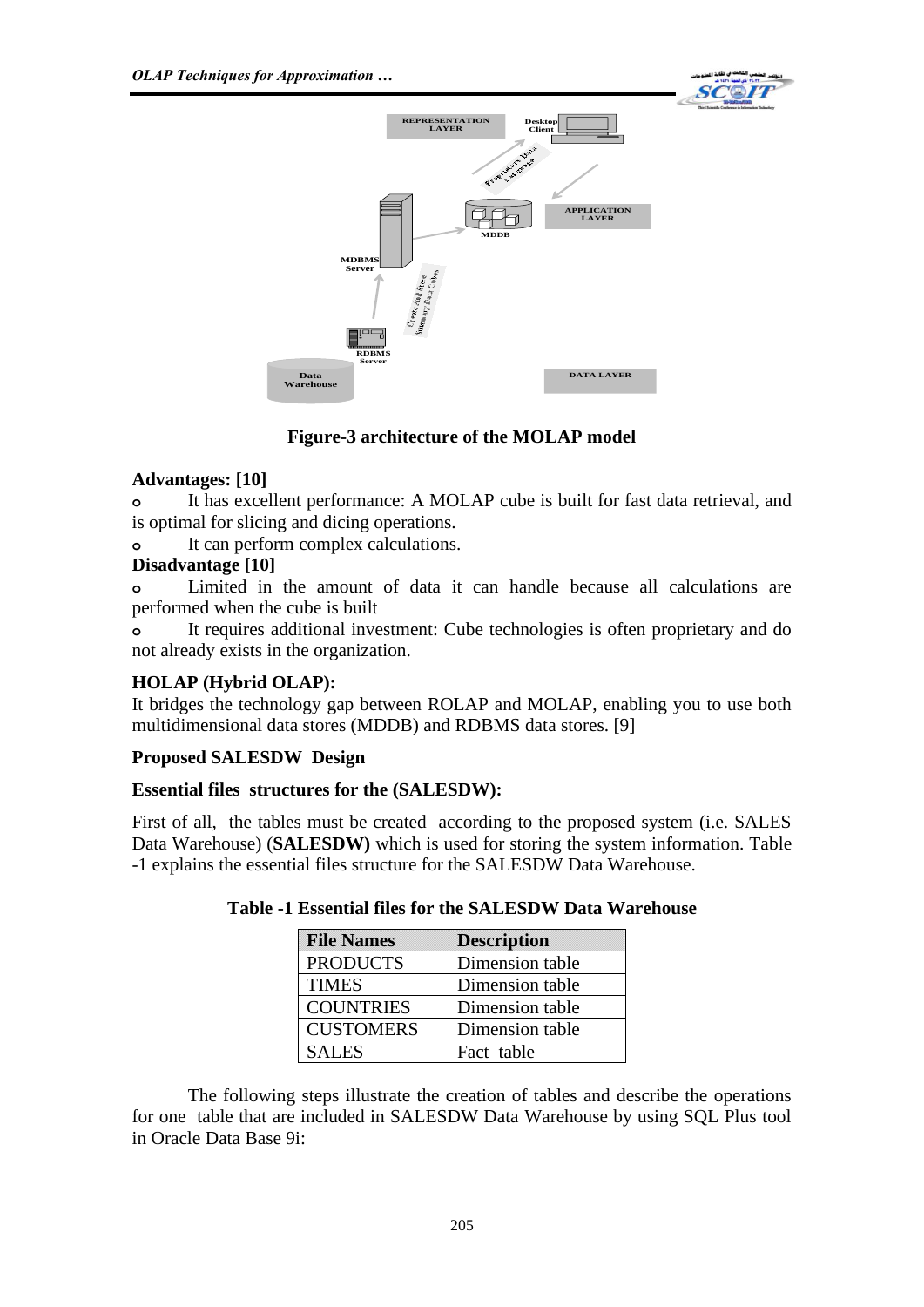

SQL> CREATE TABLE products(

```
1 prod_ID CHAR(6) PRIMARY KEY,
2 PROD_NAME VARCHAR2(50) NOT NULL,
3 PROD_DESC VARCHAR2(1000) NOT NULL,
4 PROD_SUBCATEGORY VARCHAR2(50) NOT NULL,
5 PROD_CATEGORY VARCHAR2(50)NOT NULL,
6 PROD_CAT_DESC VARCHAR2(1000) NOT NULL,
 Table created.
```
#### **System Design:**

To start the system, go to start  $>$  all programs  $>$  oracle developer 6.0  $>$  Form builder as in figure 4 :





The project will be loaded to the form builder application, to run the project , we should connect to oracle Database as following (see figure 5):

| <b>Connect</b> | x              |  |
|----------------|----------------|--|
| User Name:     |                |  |
| Password:      |                |  |
| Database:      |                |  |
| Connect        | Cancel<br>Help |  |

#### **Figure 5**

Then the project is connected to oracle Database and the main interface is comes up and is ready to execute queries, as showed in figure 6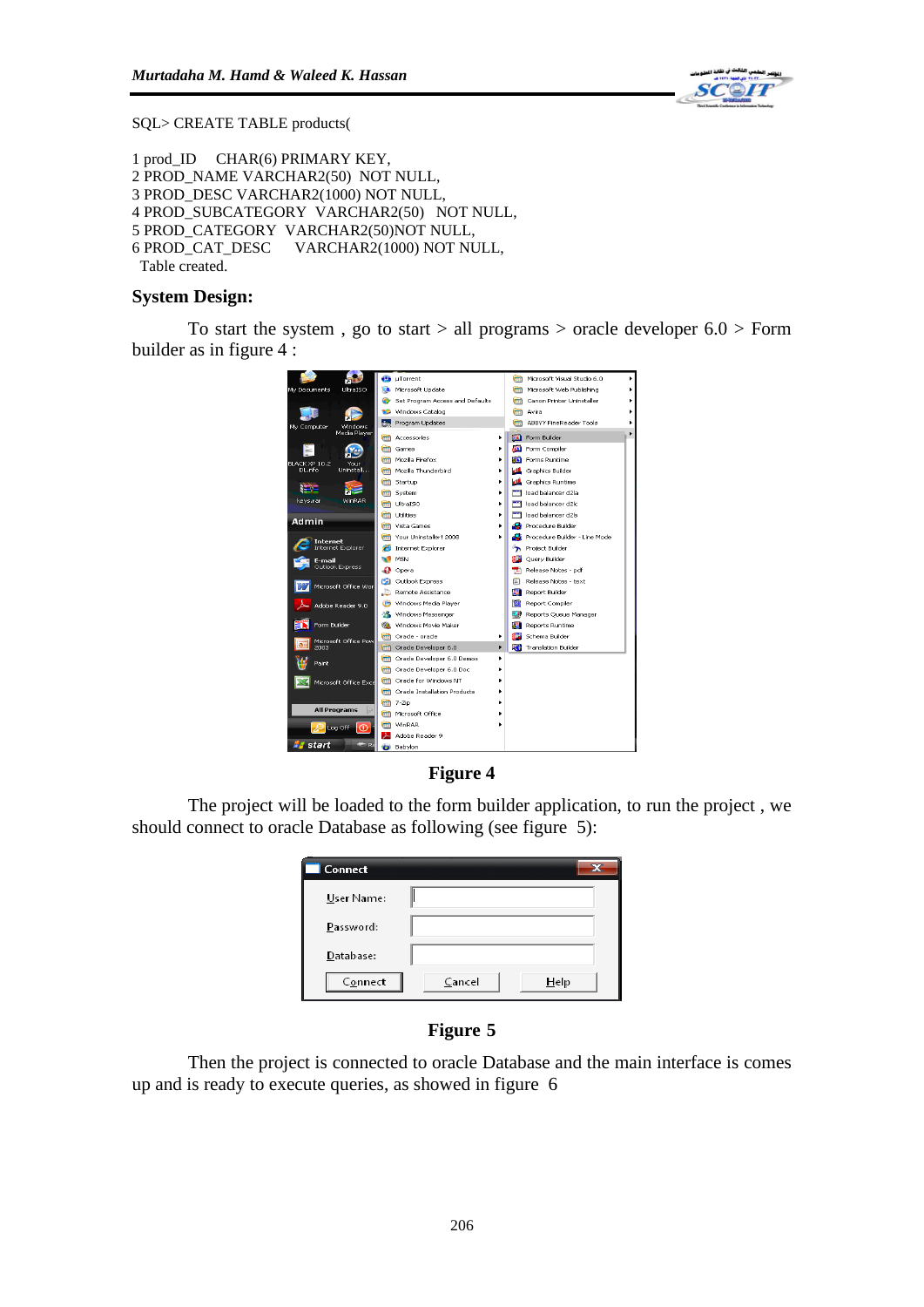

| 4d                                                                       | Cust<br>Id                                               | Time<br>Td <sup>2</sup>                                                              |                           | Quantity<br>Sold<br>Amount<br>Sold     | <u> Harrison (Harrison Harrison)</u> |              |
|--------------------------------------------------------------------------|----------------------------------------------------------|--------------------------------------------------------------------------------------|---------------------------|----------------------------------------|--------------------------------------|--------------|
| <b>PRODECT</b><br>Prod Id                                                | Prod Name                                                |                                                                                      | Prod Desc                 |                                        | <b>Prod Category</b>                 |              |
| <b>CUSTOMER</b><br>Cust Id                                               | <b>Cust First Name</b><br><b>Cust Last Name</b>          | <b>Cust Gender</b>                                                                   | <b>Cust Year Of Birth</b> | <b>Cust Marital Status</b>             | Cust City                            | Country Id   |
| $\overline{\text{TIME}}\text{Time Id}$                                   | Day Name<br><b>                                 </b><br> | Calendar Month Desc Calendar Month Name Calendar Quarter DescCalendar Quarter Number |                           |                                        | Calendar Year                        |              |
|                                                                          |                                                          |                                                                                      |                           |                                        |                                      |              |
| <b>COUNTERIES</b><br><b>Country Name</b><br>Country Id<br><b>QUERIES</b> | <b>Country Subregion</b>                                 | <b>Country Region</b>                                                                | INEVA                     | STATISTICAL FOR PRODUCTS COST<br>30 IV | m                                    | <b>ROUND</b> |

**Figure 6 the main interface our proposed system**

# **Implementation of Proposed System :**

Executing the proposed system will pass through the following steps:

**1-** Chose the product name.

**2-** Chose the first time which is representing the start of the interval.

**3-** Chose the second time which is representing the start of the interval.

Figure -7 explains the resulting of the query .Also we can obtain the statistical resulting which is related to result of the query. Depending on statistical result we can build the DSS that clarify in the figures 8.

| SALES<br>Prod<br>Id.<br>                            | Cust<br>Id<br>73280                                                                                                                           | Time<br>Id.<br>05-JAN-1998 !!!!!!!!!!!!!!!!!!!                                       | 33<br><b>Quantity</b><br>Sold<br>3234<br>Amount<br>Sold                                                                              |                                            |
|-----------------------------------------------------|-----------------------------------------------------------------------------------------------------------------------------------------------|--------------------------------------------------------------------------------------|--------------------------------------------------------------------------------------------------------------------------------------|--------------------------------------------|
| <b>PRODECT</b><br>Prod Id                           | <b>Prod Name</b><br>Four-Piece Cotton Knit Setillillillill                                                                                    | Prod Desc                                                                            | <b>Prod Category</b>                                                                                                                 |                                            |
| <b>CUSTOMER</b><br>Cust Id-<br>73280 1111 1111 1111 | <b>Cust First Name</b><br>Cust Last Name<br>Ness                                                                                              | Cust Gender-<br>Cust Year Of Birth<br>MILLION                                        | <b>Cust Marital Status</b><br><b>Cust City</b><br>married: 1999<br><b>Waddinxveen</b>                                                | <b>Country Id</b><br><b>NL</b>             |
| $\frac{7 \text{m/s}}{7 \text{m/s} \cdot \text{m}}$  | Day Name                                                                                                                                      | Calendar Month Desc Calendar Month Name Calendar Quarter DescCalendar Quarter Number |                                                                                                                                      | Calendar Year                              |
| <b>COUNTERIES</b><br>Country Id<br><b>OUERIES:</b>  | 05-JAN-1998 Monday 1998-01<br><b>Country Subregion</b><br>Country Name<br>Western Europe   Europe<br>NL The Netherlands<br><b>Ouery input</b> | January 1998-Q1<br>1.656<br><b>Country Region</b>                                    | <b>Junnament Service Service</b><br>mmill<br>STATISTICAL FOR PRODUCTS, COST<br><b>COLLY</b><br>M<br>4031<br>MAS.<br><b>IMIN</b><br>п | 281<br>сонги<br><b>AVERAGE</b><br>14.34519 |

**Figure 7 explains the resulting of the query**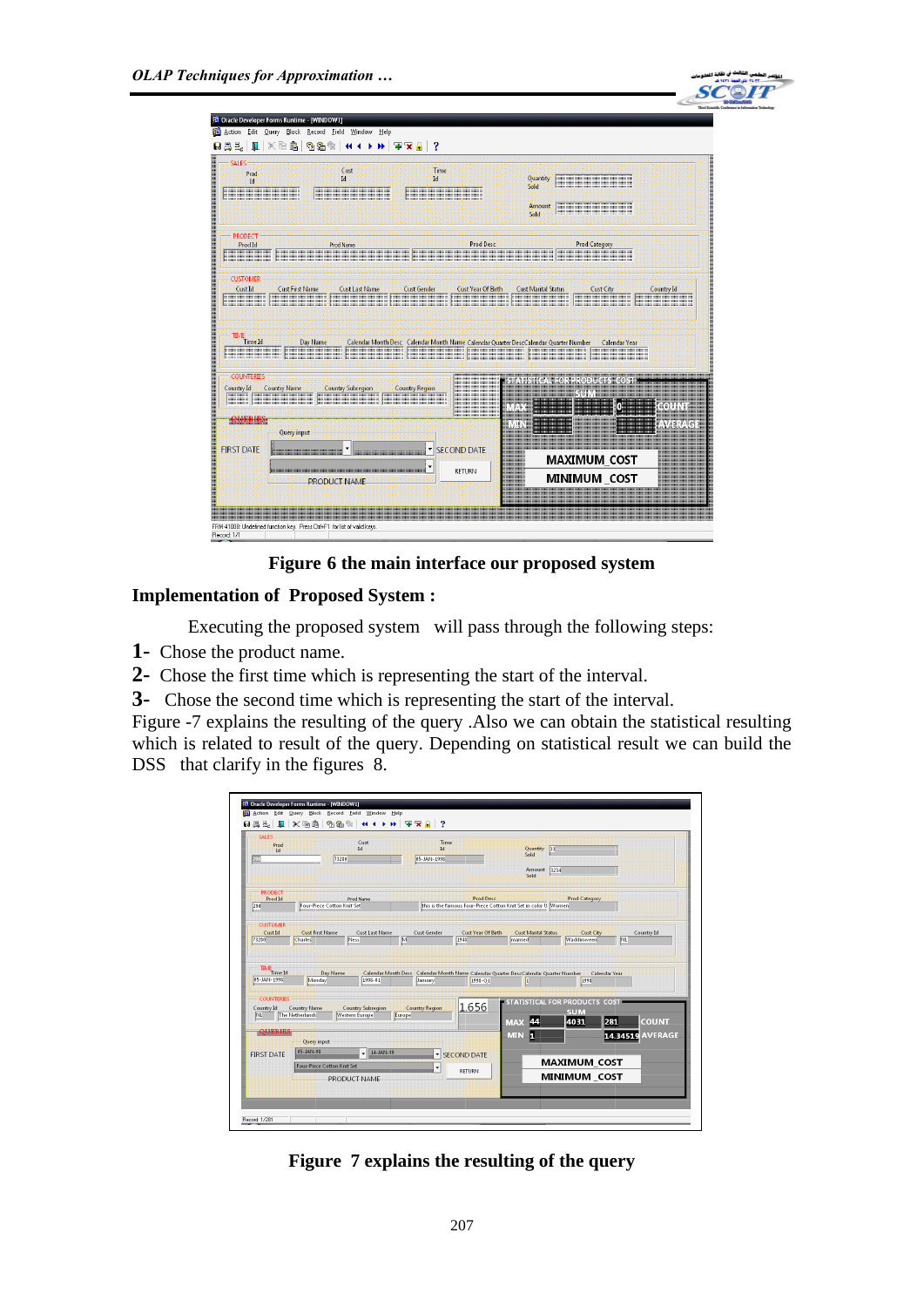



**Figure 8 the response and suggested of DSS**

The figure 9 shows the final results of the system which are related with statistical results

| Prod<br>4d.                                                                 | Cust<br><b>Id</b>                                                               | <b>Time</b><br>Td                                                                                                                                                                                                                                                           | <b>Ouantity</b><br>Sold<br><b>Amount</b><br>Sold | 4312                                                                     |            |
|-----------------------------------------------------------------------------|---------------------------------------------------------------------------------|-----------------------------------------------------------------------------------------------------------------------------------------------------------------------------------------------------------------------------------------------------------------------------|--------------------------------------------------|--------------------------------------------------------------------------|------------|
| <b>PRODECT</b><br>Prod Id<br>290                                            | Prod Name                                                                       | <b>Prod Desc</b><br>this is the famous Four-Piece Cotton Knit Set in color U Women with the set of the Set of Manus and Manus and Manus and Manus and Manus and Manus and Manus and Manus and Manus and Manus and Manus and Manus and Manus and Ma                          |                                                  | Prod Category                                                            |            |
| <b>CUSTOMER</b><br>Cust Id-<br>48680 77<br>                                 | Cust Last Name<br>Cust First Mainte<br>Lease M.<br>Blanche                      | <b>Cust Gender</b><br>Cust Year Of Birth<br>1955 - 1955 - 1955 - 1955 - 1955 - 1955 - 1956 - 1956 - 1956 - 1956 - 1956 - 1956 - 1956 - 1956 - 1956 - 1956 - 1956 - 1956 - 1956 - 1956 - 1956 - 1956 - 1956 - 1956 - 1956 - 1956 - 1956 - 1956 - 1956 - 1956 - 1956 - 1957 - | <b>Cust Marital Status</b><br>married            | Cust City<br>Nagova                                                      | Country Id |
|                                                                             |                                                                                 |                                                                                                                                                                                                                                                                             |                                                  |                                                                          |            |
| <b>TIME</b><br>Time Id                                                      | Day Name<br>$1993 - 02$<br>Wednesday                                            | Calendar Month Desc Calendar Month Name Calendar Ouarter DescCalendar Ouarter Number Calendar Year<br>February<br>1998-Q1                                                                                                                                                   |                                                  | 1998                                                                     |            |
| 18-FEB-1998 111111111111<br><b>COUNTERIES</b><br><b>Country Id</b><br>Japan | <b>Country Name</b><br><b>Country Subregion</b><br>Asia <b>Marchant</b><br>Asia | 1.656<br><b>Country Region</b>                                                                                                                                                                                                                                              | 44<br>NEST                                       | ka wana matao amin'ny faritr'ora dia mandra dia 1970.<br>SUN<br>264<br>G | солт       |

**Figure 9 explains the Final Results of the System**

#### **Data Warehouse Schemas:**

The most important two Schemas (Star Schema and Snowflake Schema in addition to Fact Constellation) as theoretical, these Schemas are implemented practically on SALESDW to determine the response time for the all Queries as shown in table- 2, in addition to the structure for all Queries using SQL in Visual Basic 6.0. Figures 10 show the implementation of snowflake schema with some of cods the implemented using SQL in Visual Basic 6.0 and with number of records (250000, 500000, and 1000000).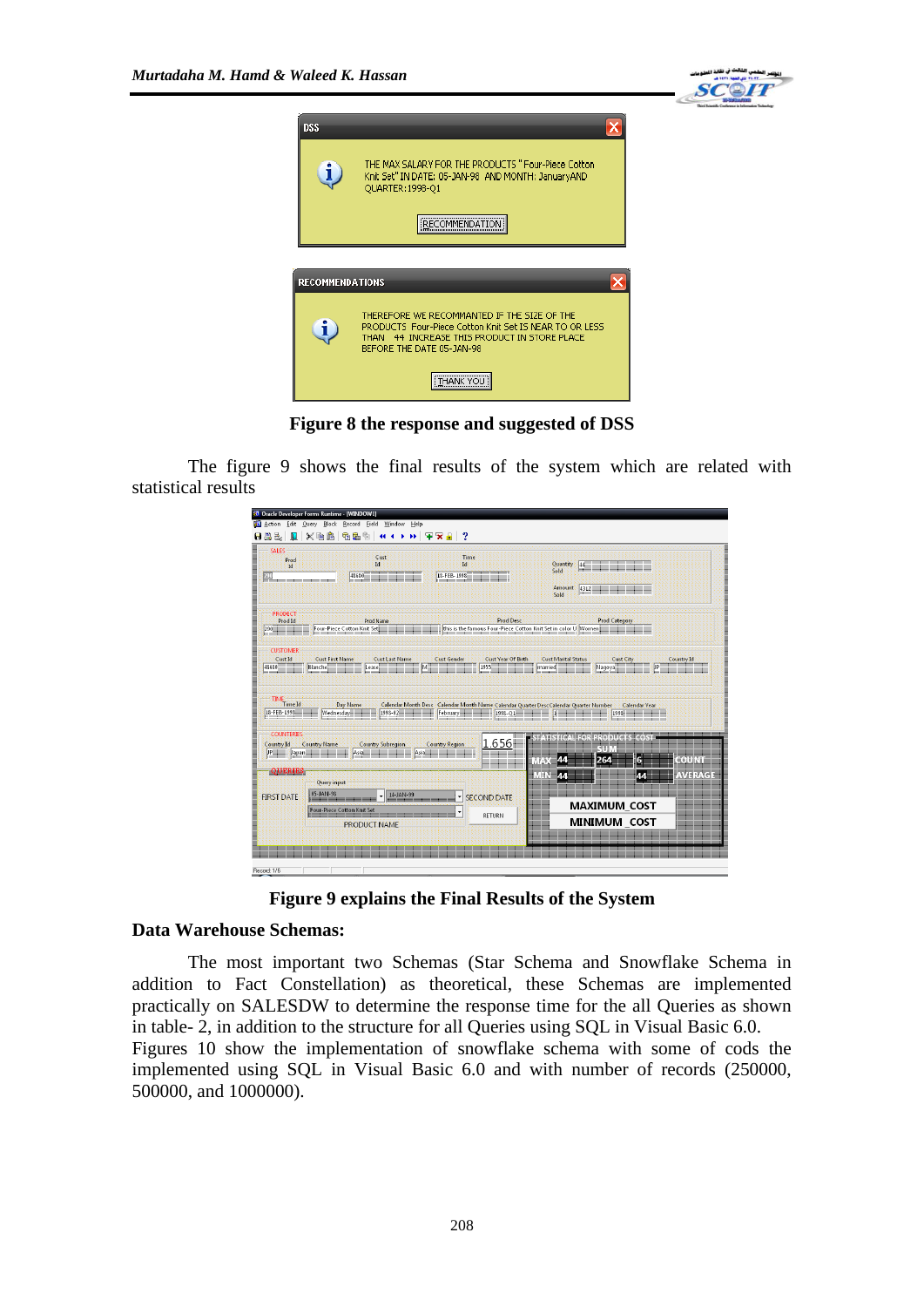

|          | PRODUCTS  |                        | <b>SUM</b> | QUANTITY |             |             |                  |
|----------|-----------|------------------------|------------|----------|-------------|-------------|------------------|
|          | 1 Alice   | Meat/Poultry           | 5095544    |          |             |             |                  |
|          | 2 Alice   | Meat/Poultry 210680563 |            |          |             |             | <b>SNOWFLAKE</b> |
|          | 3 Alice   | Meat/Poultry 102839074 |            |          |             |             |                  |
|          | 4 Alice   | Meat/Poultry 17400717  |            |          |             |             |                  |
|          | 5 Alice   | Meat/Poultry 137391279 |            |          |             |             |                  |
|          | 6 Alice   | Meat/Poultry           | 5582462    |          |             |             |                  |
|          | 7 Alice   | Meat/Poultry 130863053 |            |          | 1000000 REC | 500000 REC  | 250000 REC       |
|          | 8 Alice   | Meat/Poultry 176978715 |            |          |             |             |                  |
|          | 9 Alice   | Meat/Poultry 314074056 |            |          | 8.014648    | 7.985352    | 7.063477         |
| 10 Alice |           | Meat/Poultry 113084662 |            |          | DAILY       | DAILY       | DAILY            |
|          | 11 Alice  | Meat/Poultry 192970620 |            |          |             |             |                  |
|          | 12 Alice  | Meat/Poultry 188546392 |            |          | MONTHLY     | MONTHY      | MONTHLY          |
|          | 13 Alice  | Meat/Poultry 23750454  |            |          |             |             |                  |
|          | 14 Alice  | Meat/Poultry 277726827 |            |          | YEARLY      | YEARLY      | YEARLY           |
|          | 15 Alice  | Meat/Poultry 220986000 |            |          |             |             |                  |
| 16 Alice |           | Meat/Poultry 96035189  |            | 5        |             |             |                  |
|          | 17 Alice  | Meat/Poultry 583204942 |            |          |             |             |                  |
|          | 18 Alice  | Meat/Poultry 182925238 |            | 6        |             | <b>EXIT</b> |                  |
|          | 19 Alice  | Meat/Poultry 203759302 |            |          |             |             |                  |
|          | 20 Alice  | Meat/Poultry 101527827 |            |          |             |             |                  |
|          | 21 Alice  | Meat/Poultry 112852505 |            |          |             |             |                  |
|          | 22 Alice  | Meat/Poultry 120866641 |            |          |             |             |                  |
|          | 23 Alice  | Meat/Poultry 132497077 |            |          |             |             |                  |
|          | 24 Alice  | Meat/Poultry 88267063  |            |          |             |             |                  |
|          | 25 Alice  | Meat/Poultry 103959695 |            |          |             |             |                  |
|          | 26 Alice  | Meat/Poultry 223351367 |            |          |             |             |                  |
|          | 27 Alice  | Meat/Poultry           | 4879469    |          |             |             |                  |
|          | 28 Alice  | Meat/Poultry 342949954 |            |          |             |             |                  |
|          | 29 Alice  | Meat/Poultry 206510850 |            |          |             |             |                  |
|          | 30 Alice  | Meat/Poultry           | 13381588   |          |             |             |                  |
|          | 2 Aniseed | Condiments             | 89771913   |          |             |             |                  |

Figure **10 Explain Snowflake Schema with Daily Results and the Complex Query Used** 

| <b>RECORD</b><br>NO. | <b>GROUP BY</b> | <b>SNOWFLAKE</b><br><b>SCHEMA / Time</b> | <b>STAR</b><br><b>SCHEMA / Time</b> |
|----------------------|-----------------|------------------------------------------|-------------------------------------|
| 23000                |                 | men                                      | a an a                              |
| 5000                 | n an Com        | m                                        |                                     |
| mmm                  |                 | men                                      | idida                               |
| 250000               |                 | 5.5146                                   | 5.9375                              |
| 500000               | <b>MONTHLY</b>  | 6.375                                    | 7.4062                              |
| 1000000              |                 | 6.6718                                   | 17.421                              |
| 250000               |                 | 7.06347                                  | 6.75                                |
| 500000               | <b>DAILY</b>    | 7.9853                                   | 8.4843                              |
| 1000000              |                 | 8.0146                                   | 18.015                              |

**Table-2 explain in detail the comparing between the star and snowflake**

#### We obtained the following notices:

1. Snowflake schema will have opportunity more than star schema when we deal with a huge amount of records number.

2. Whenever the number of records decreases, this makes us convert to use the star schema.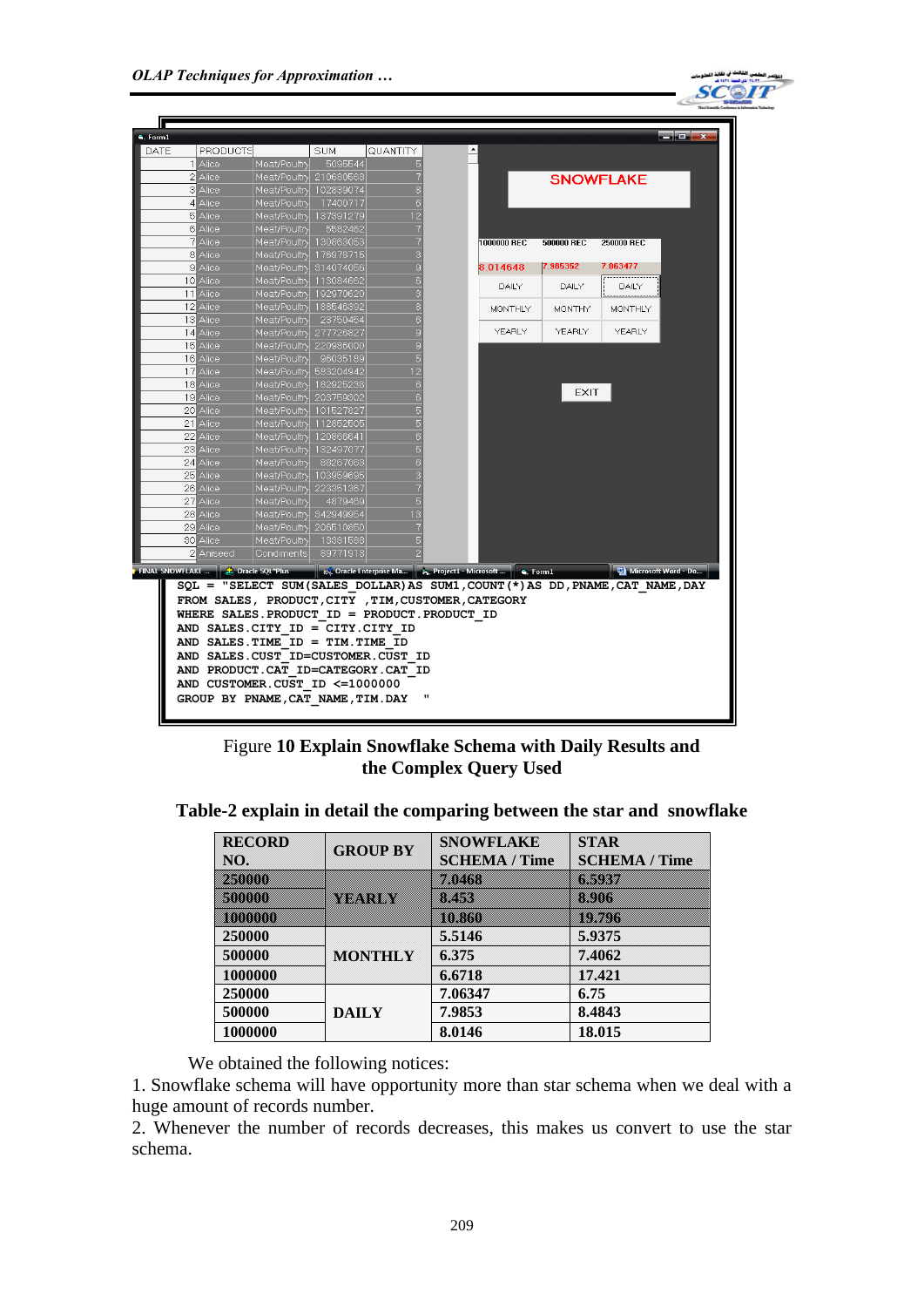

#### **Conclusions:**

OLAP in the current systems allow analysts to improve the decision-making process by consulting and analyzing aggregated data. Data Cube computation, which has to handle massive data, is crucial for high performance in OLAP applications. Client / server architecture grant and allow the users to share data easily and to be able to use any front-end tool. The utility of representing data in the multidimensional space is that it is more natural to view certain features of the data in this way. The efficiency of OLAP in the current work is to conduct data analysis easily and rapidly has been recognized. OLAP allows for real-time access to pre-aggregated measures along important business dimensions. Applying the mining or approximating approach supports the OLAP tools with future predicable information .

#### **Recommendations for Future Works:**

Expanding the current idea of OLAP to include real and large companies of Sales. Dealing with the statistical analysis aspect more broadly to include the concept of prediction and expert or intelligent system, which increases the efficiency of the OLAP tools used in inducing information or knowledge that leads to making suitable decisions. Using the distributed DW concepts for this work to improve the OLAP efficiency.